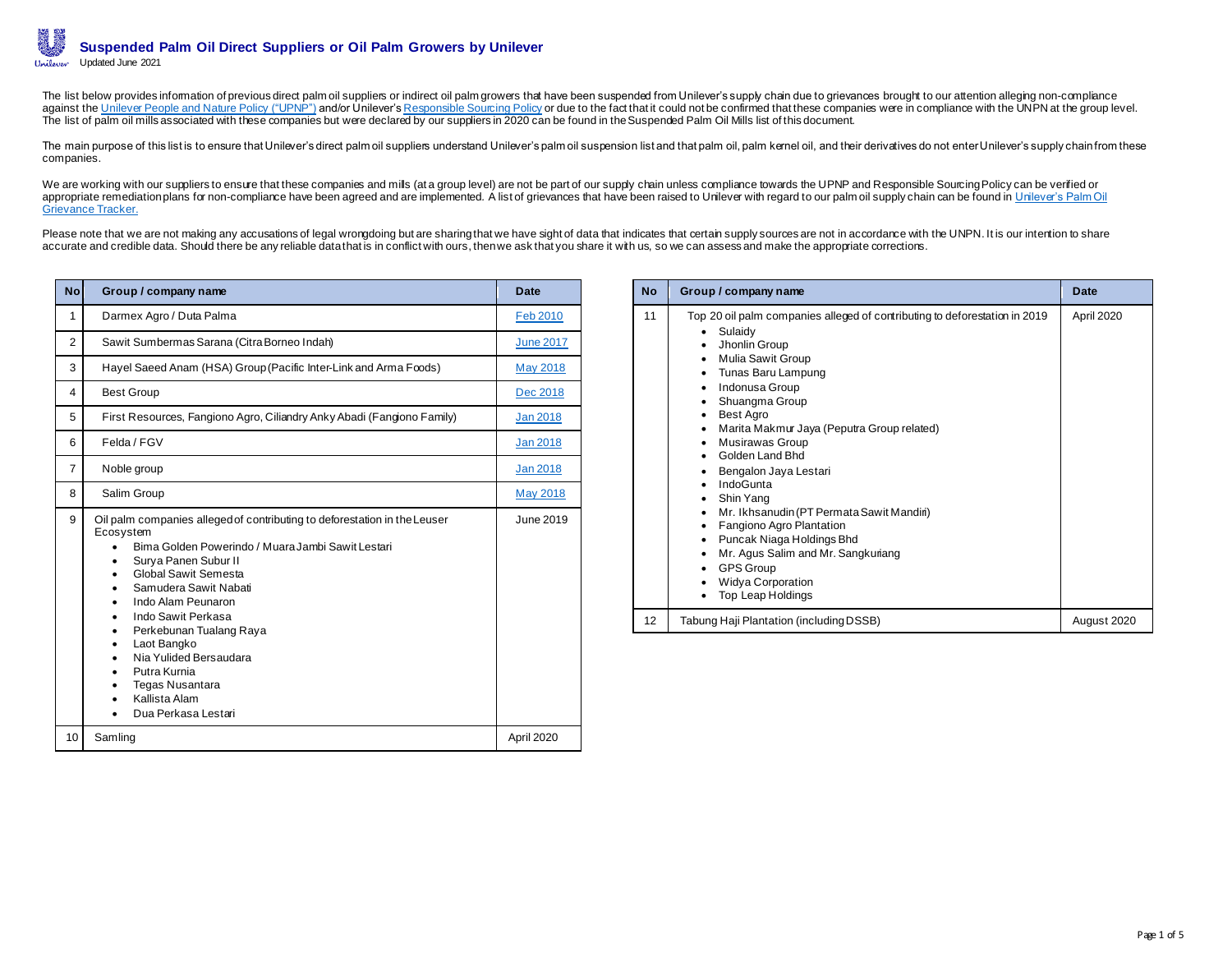

|                | <b>No</b> Parent Company           | <b>Mill Name</b>                 | <b>RSPO Certified*</b> | <b>Country</b>    | Province                                     | District             | Latitude    | <b>UMLID</b><br>Longitude          |
|----------------|------------------------------------|----------------------------------|------------------------|-------------------|----------------------------------------------|----------------------|-------------|------------------------------------|
| 1              | MEKAR SARI ALAM LESTARI            | MEKAR SARI ALAM LESTARI          | Not RSPO Certified     | Indonesia Riau    |                                              | Pelalawan            | 0.121459    | 102.337708 PO1000008622            |
| $\overline{2}$ | <b>GLOBAL SAWIT SEMESTA</b>        | SUBULUSSALAM                     | Not RSPO Certified     | Indonesia Aceh    |                                              | Subulussalam         | 2.62        | 98.03 PO1000007646                 |
| 3              | <b>BUANA KARYA BHAKTI</b>          | <b>BATULAKI</b>                  | Not RSPO Certified     |                   | Indonesia   Kalimantan Selatan   Tanah Bumbu |                      | $-3.673$    | 115.481 PO1000004946               |
| $\overline{4}$ | <b>AGRO BUMI MAS</b>               | PKS 3 HANAKAU                    | Not RSPO Certified     | Indonesia Lampung |                                              | Lampung Utara        | $-4.572833$ | 104.755306 PO1000007651            |
| 5              | ASIAN PLANTATIONS MILLING SDN BHD  | <b>ASIAN PLANTATIONS MILLING</b> | Not RSPO Certified     | Malaysia          | Sarawak                                      | Marudi               | 3.58705     | 114.225871 PO1000003806            |
| 6              | <b>BANYU BENING UTAMA</b>          | <b>BANYU BENING UTAMA</b>        | Not RSPO Certified     | Indonesia Riau    |                                              | Indragiri Hulu       | $-0.480164$ | 102.680862 PO1000008663            |
| $\overline{7}$ | <b>FGV PALM INDUSTRIES SDN BHD</b> | <b>CHIKU</b>                     | <b>RSPO Certified</b>  | Malaysia          | Kelantan                                     | <b>Gua Musang</b>    |             | 4.9419444 102.2036111 PO1000007000 |
| 8              | <b>FGV PALM INDUSTRIES SDN BHD</b> | SEMENCHU                         | Not RSPO Certified     | Malaysia          | Johor                                        | Kota Tinggi          | 1.578283    | 104.104929 PO1000000227            |
| 9              | <b>FGV PALM INDUSTRIES SDN BHD</b> | WA HA                            | <b>RSPO Certified</b>  | Malaysia          | Johor                                        | Kota Tinggi          | 1.792735    | 104.076218 PO1000000234            |
| 10             | <b>FGV PALM INDUSTRIES SDN BHD</b> | LOK HENG                         | Not RSPO Certified     | Malaysia          | Johor                                        | Kota Tinggi          | 1.720542    | 104.119997 PO1000000235            |
| 11             | <b>FGV PALM INDUSTRIES SDN BHD</b> | ADELA                            | <b>RSPO Certified</b>  | Malaysia          | Johor                                        | Kota Tinggi          | 1.552768    | 104.1873 PO1000000236              |
| 12             | <b>FGV PALM INDUSTRIES SDN BHD</b> | KOTA GELANGGI                    | <b>RSPO Certified</b>  | Malaysia          | Pahang                                       | Jerantut             | 3.921733    | 102.489533 PO1000000254            |
|                | 13   FGV PALM INDUSTRIES SDN BHD   | LEPAR UTARA 6                    | <b>RSPO Certified</b>  | Malaysia          | Pahang                                       | Jerantut             | 3.970817    | 102.691667 PO1000000255            |
| 14             | <b>FGV PALM INDUSTRIES SDN BHD</b> | LEPAR UTARA 4                    | Not RSPO Certified     | Malaysia          | Pahang                                       | Kuantan              | 3.878967    | 102.815467 PO1000000272            |
| 15             | <b>FGV PALM INDUSTRIES SDN BHD</b> | JENGKA 3                         | Not RSPO Certified     | Malaysia          | Pahang                                       | Maran                | 3.6946583   | 102.594722 PO1000000514            |
| 16             | <b>FGV PALM INDUSTRIES SDN BHD</b> | <b>BUKIT MENDI</b>               | Not RSPO Certified     | Malaysia          | Pahang                                       | Bera                 | 3.205803    | 102.303442 PO1000000576            |
|                | 17 FGV PALM INDUSTRIES SDN BHD     | <b>SEROJA</b>                    | Not RSPO Certified     | Malaysia          | Pahang                                       | Maran                | 3.590383    | 102.55915 PO1000000603             |
| 18             | <b>FGV PALM INDUSTRIES SDN BHD</b> | JENGKA 21                        | <b>RSPO Certified</b>  | Malaysia          | Pahang                                       | Maran                | 3.740236    | 102.489625 PO1000000607            |
| 19             | <b>FGV PALM INDUSTRIES SDN BHD</b> | <b>PADANG PIOL</b>               | Not RSPO Certified     | Malaysia          | Pahang                                       | Jerantut             | 4.023889    | 102.388333 PO1000000674            |
| 20             | <b>FGV PALM INDUSTRIES SDN BHD</b> | TRIANG                           | <b>RSPO Certified</b>  | Malaysia          | Pahang                                       | Bera                 | 3.27        | 102.577 PO1000000762               |
| 21             | <b>FGV PALM INDUSTRIES SDN BHD</b> | <b>KEMASUL</b>                   | <b>RSPO Certified</b>  | Malaysia          | Pahang                                       | Bentong              | 3.2725      | 102.231389 PO1000000820            |
| 22             | <b>FGV PALM INDUSTRIES SDN BHD</b> | <b>BUKIT KEPAYANG</b>            | <b>RSPO Certified</b>  | Malaysia          | Pahang                                       | Bera                 | 3.346311    | 102.597375 PO1000000898            |
| 23             | <b>FGV PALM INDUSTRIES SDN BHD</b> | <b>TEMENTI</b>                   | Not RSPO Certified     | Malaysia          | Pahang                                       | Bera                 | 3.26472222  | 102.598889 PO1000000901            |
| 24             | <b>FGV PALM INDUSTRIES SDN BHD</b> | <b>FAJAR HARAPAN</b>             | Not RSPO Certified     | Malaysia          | Sabah                                        | Lahad Datu           | 5.194956    | 119.187378 PO1000000967            |
| 25             | <b>FGV PALM INDUSTRIES SDN BHD</b> | <b>BAIDURI AYU</b>               | Not RSPO Certified     | Malaysia          | Sabah                                        | Lahad Datu           | 5.081152    | 118.939752 PO1000000968            |
| 26             | <b>FGV PALM INDUSTRIES SDN BHD</b> | <b>BUKIT SAGU</b>                | <b>RSPO Certified</b>  | Malaysia          | Pahang                                       | Kuantan              | 3.9669      | 103.1487 PO1000001233              |
| 27             | <b>FGV PALM INDUSTRIES SDN BHD</b> | <b>BUKIT BESAR</b>               | Not RSPO Certified     | Malaysia          | Johor                                        | Kota Tinggi          | 1.772191    | 103.7022 PO1000001285              |
| 28             | <b>FGV PALM INDUSTRIES SDN BHD</b> | <b>KULAI</b>                     | <b>RSPO Certified</b>  | Malaysia          | Johor                                        | Kulaijaya            | 1.739556    | 103.647292 PO1000001309            |
| 29             | <b>FGV PALM INDUSTRIES SDN BHD</b> | PENGGELI                         | <b>RSPO Certified</b>  | Malaysia          | Johor                                        | Kota Tinggi          | 1.827009    | 103.639143 PO1000001310            |
| 30             | <b>FGV PALM INDUSTRIES SDN BHD</b> | <b>BELITONG</b>                  | <b>RSPO Certified</b>  | Malaysia          | Johor                                        | Keluang              | 1.937607    | 103.4986 PO1000001311              |
| 31             | <b>FGV PALM INDUSTRIES SDN BHD</b> | <b>NITAR</b>                     | RSPO Certified         | Malaysia          | Johor                                        | Mersing              | 2.406759    | 103.657348 PO1000001313            |
|                | 32   FGV PALM INDUSTRIES SDN BHD   | KAHANG                           | Not RSPO Certified     | Malaysia          | Johor                                        | Keluang              | 2.075104    | 103.494118 PO1000001314            |
| 33             | <b>FGV PALM INDUSTRIES SDN BHD</b> | LEPAR HILIR                      | <b>RSPO Certified</b>  | Malaysia          | Pahang                                       | Kuantan              | 3.645278    | 103.012778 PO1000001320            |
| 34             | <b>FGV PALM INDUSTRIES SDN BHD</b> | <b>EMBARA BUDI</b>               | Not RSPO Certified     | Malaysia          | Sabah                                        | Lahad Datu           | 5.132065    | 119.092445 PO1000001654            |
| 35             | <b>FGV PALM INDUSTRIES SDN BHD</b> | LANCANG KEMUDI                   | Not RSPO Certified     | Malaysia          | Sabah                                        | Lahad Datu           | 5.232319    | 119.057997 PO1000001697            |
| 36             | <b>FGV PALM INDUSTRIES SDN BHD</b> | HAMPARAN BADAI                   | Not RSPO Certified     | Malaysia          | Sabah                                        | Kinabatangan         | 5.336233    | 119.204668 PO1000001698            |
| 37             | <b>FGV PALM INDUSTRIES SDN BHD</b> | <b>MERCU PUSPITA</b>             | Not RSPO Certified     | Malaysia          | Sabah                                        | Lahad Datu           | 5.205806    | 119.013742 PO1000001699            |
| 38             | <b>FGV PALM INDUSTRIES SDN BHD</b> | NILAM PERMATA                    | Not RSPO Certified     | Malaysia          | Sabah                                        | Kinabatangan         | 5.290831    | 119.009438 PO1000001700            |
| 39             | <b>FGV PALM INDUSTRIES SDN BHD</b> | <b>KEMBARA SAKTI</b>             | Not RSPO Certified     | Malaysia          | Sabah                                        | Kinabatangan         | 5.361039    | 119.093 PO1000001701               |
| 40             | <b>FGV PALM INDUSTRIES SDN BHD</b> | <b>UMAS</b>                      | Not RSPO Certified     | Malaysia          | Sabah                                        | Tawau                | 4.496906    | 117.650576 PO1000001702            |
| 41             | <b>FGV PALM INDUSTRIES SDN BHD</b> | KALABAKAN                        | Not RSPO Certified     | Malaysia          | Sabah                                        | Tawau                | 4.370035    | 117.512487 PO1000001703            |
| 42             | <b>FGV PALM INDUSTRIES SDN BHD</b> | <b>SG TENGI</b>                  | Not RSPO Certified     | Malaysia          | Selangor                                     | Hulu Selangor        | 3.586092    | 101.415603 PO1000001890            |
| 43             | <b>FGV PALM INDUSTRIES SDN BHD</b> | <b>PANCHING</b>                  | Not RSPO Certified     | Malaysia          | Pahang                                       | Kuantan              | 3.826111    | 103.166111 PO1000001891            |
| 44             | <b>FGV PALM INDUSTRIES SDN BHD</b> | <b>BESOUT</b>                    | <b>RSPO Certified</b>  | Malaysia          | Perak                                        | <b>Batang Padang</b> | 3.881294    | 101.277061 PO1000001892            |
| 45             | <b>FGV PALM INDUSTRIES SDN BHD</b> | <b>TROLAK</b>                    | Not RSPO Certified     | Malaysia          | Perak                                        | <b>Batang Padang</b> | 3.937983    | 101.350228 PO1000001893            |
| 46             | <b>FGV PALM INDUSTRIES SDN BHD</b> | <b>KERATONG 2</b>                | RSPO Certified         | Malaysia          | Pahang                                       | Rompin               | 2.919339    | 102.873272 PO1000001894            |
| 47             | <b>FGV PALM INDUSTRIES SDN BHD</b> | <b>KERATONG 3</b>                | RSPO Certified         | Malaysia          | Pahang                                       | Rompin               | 2.929591    | 102.935503 PO1000001895            |
|                | 48   FGV PALM INDUSTRIES SDN BHD   | <b>NERAM</b>                     | <b>RSPO Certified</b>  |                   | Malaysia Trengganu                           | Kemaman              | 4.006667    | 103.288611 PO1000001896            |
|                |                                    |                                  |                        |                   |                                              |                      |             |                                    |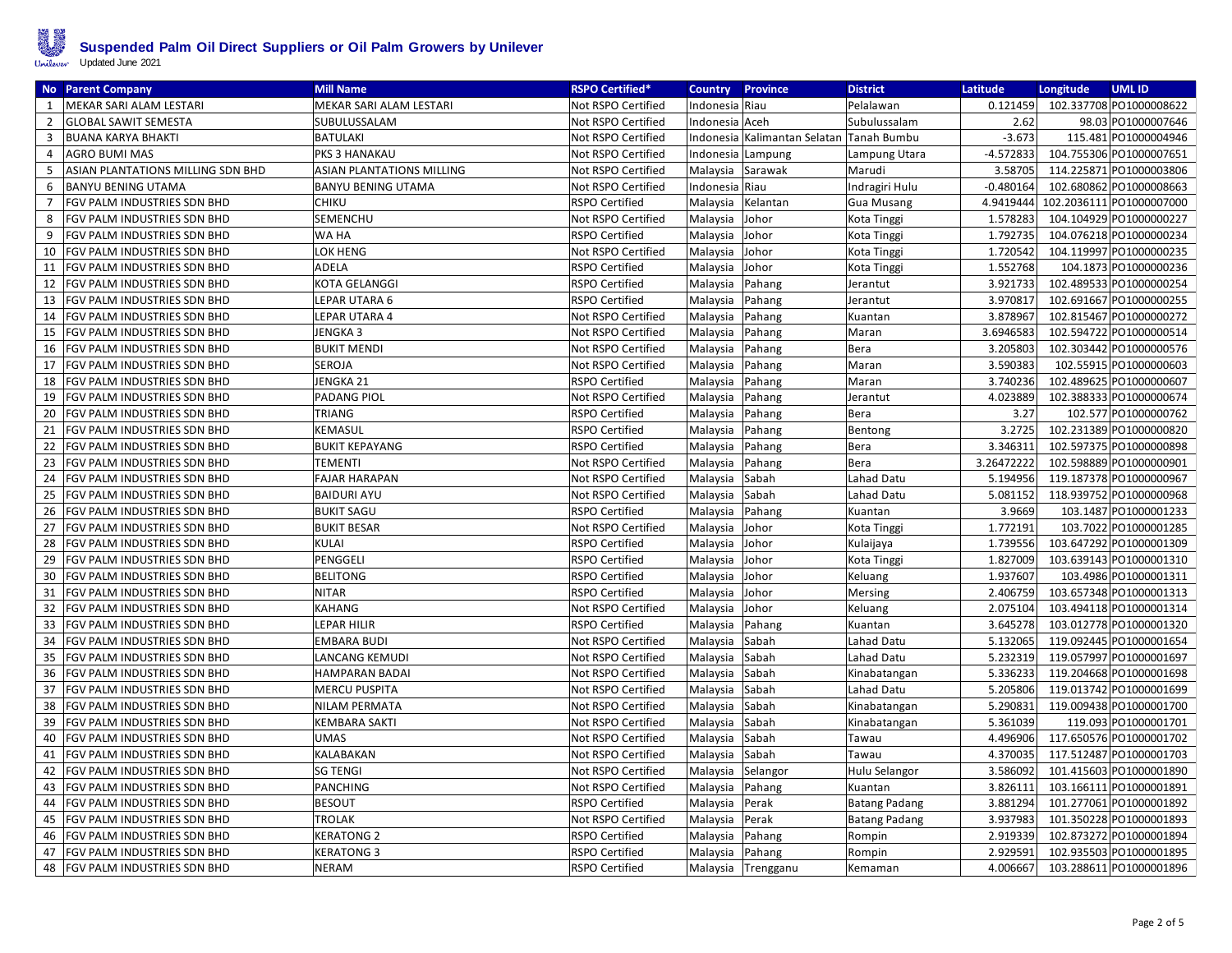

| <b>No</b> Parent Company                     | <b>Mill Name</b>                | <b>RSPO Certified*</b> | <b>Country</b>     | <b>Province</b>                      | <b>District</b>    | Latitude       | Longitude | <b>UMLID</b>                        |
|----------------------------------------------|---------------------------------|------------------------|--------------------|--------------------------------------|--------------------|----------------|-----------|-------------------------------------|
| FGV PALM INDUSTRIES SDN BHD<br>49            | <b>KRAU</b>                     | RSPO Certified         | Malaysia Pahang    |                                      | Raub               | 3.647222       |           | 101.976389 PO1000001897             |
| 50<br>FGV PALM INDUSTRIES SDN BHD            | MEMPAGA                         | Not RSPO Certified     | Malaysia Pahang    |                                      | Bentong            | 3.527222       |           | 101.980278 PO1000001898             |
| 51<br>FGV PALM INDUSTRIES SDN BHD            | <b>SERTING</b>                  | Not RSPO Certified     | Malaysia           | Negeri Sembilan                      | Jempol             | 2.900353       |           | 102.445975 PO1000001899             |
| 52<br>FGV PALM INDUSTRIES SDN BHD            | <b>JERANGAU BARAT</b>           | Not RSPO Certified     | Malaysia           | Trengganu                            | Dungun             | 4.916111       |           | 103.135278 PO1000001901             |
| 53<br>FGV PALM INDUSTRIES SDN BHD            | JERANGAU BARU                   | RSPO Certified         | Malaysia           | Trengganu                            | Hulu Terengganu    | 4.934167       |           | 103.184444 PO1000001902             |
| 54<br>FGV PALM INDUSTRIES SDN BHD            | <b>SELANCAR 2A</b>              | Not RSPO Certified     | Malaysia Pahang    |                                      | Rompin             | 2.6522         |           | 103.019 PO1000001903                |
| 55<br><b>FGV PALM INDUSTRIES SDN BHD</b>     | <b>SELANCAR 2B</b>              | <b>RSPO Certified</b>  | Malaysia           | Pahang                               | Rompin             | 2.63879        |           | 103 PO1000001904                    |
| 56<br>FGV PALM INDUSTRIES SDN BHD            | <b>SELENDANG</b>                | <b>RSPO Certified</b>  | Malaysia           | Pahang                               | Rompin             | 2.703328       |           | 103.440119 PO1000001905             |
| 57<br>FGV PALM INDUSTRIES SDN BHD            | FPISB KILANG SAWIT CHALOK       | <b>RSPO Certified</b>  | Malaysia           | Trengganu                            | Setiu              | 5.453889       |           | 102.7825 PO1000001906               |
| FGV PALM INDUSTRIES SDN BHD<br>58            | <b>KERTEH</b>                   | <b>RSPO Certified</b>  | Malaysia           | Trengganu                            | Dungun             | 4.6258333      |           | 103.331944 PO1000001907             |
| 59<br>FGV PALM INDUSTRIES SDN BHD            | <b>KEMAHANG</b>                 | Not RSPO Certified     | Malaysia           | Kelantan                             | <b>Tanah Merah</b> | 5.866111       |           | 102.005556 PO1000002998             |
| 60<br>FGV PALM INDUSTRIES SDN BHD            | <b>ARING A</b>                  | RSPO Certified         | Malaysia           | Kelantan                             | <b>Gua Musang</b>  | 4.940833       |           | 102.364167 PO1000003045             |
| FGV PALM INDUSTRIES SDN BHD<br>61            | <b>TERSANG</b>                  | Not RSPO Certified     | Malaysia           | Pahang                               | Lipis              | 4.106944       |           | 101.801389 PO1000003262             |
| 62<br>FGV PALM INDUSTRIES SDN BHD            | MAOKIL                          | RSPO Certified*        | Malaysia           | Johor                                | Muar               | 2.29123        |           | 102.995553 PO1000003359             |
| 63<br>FGV PALM INDUSTRIES SDN BHD            | <b>AIR TAWAR</b>                | Not RSPO Certified     | Malaysia           | Johor                                | Kota Tinggi        | 1.666944       |           | 104.026944 PO1000003414             |
| 64<br>FGV PALM INDUSTRIES SDN BHD            | CHINI <sub>3</sub>              | RSPO Certified         | Malaysia           | Pahang                               | Pekan              | 3.366486       |           | 102.931272 PO1000003760             |
| FGV PALM INDUSTRIES SDN BHD<br>65            | JERAGAN BISTARI                 | Not RSPO Certified     | Malaysia           | Sabah                                | Kinabatangan       | 5.351045       |           | 119.143998 PO1000003761             |
| 66<br>FGV PALM INDUSTRIES SDN BHD            | <b>SAMPADI</b>                  | Not RSPO Certified     | Malaysia           | Sarawak                              | Lundu              | 1.619547       |           | 109.948545 PO1000003766             |
| FGV PALM INDUSTRIES SDN BHD<br>67            | TENGGAROH                       | <b>RSPO Certified</b>  | Malaysia           | Johor                                | Mersing            | 2.05401        |           | 103.933 PO1000003767                |
| 68<br>FGV PALM INDUSTRIES SDN BHD            | <b>TENGGAROH TIMOR</b>          | Not RSPO Certified     | Malaysia Johor     |                                      | Mersing            | 2.082064       |           | 104.00722 PO1000003769              |
| FGV PALM INDUSTRIES SDN BHD<br>69            | <b>KECHAU A</b>                 | Not RSPO Certified     | Malaysia           | Pahang                               | Lipis              | 4.292928       |           | 102.076614 PO1000006177             |
| 70<br>FGV PALM INDUSTRIES SDN BHD            | <b>KERATONG 09</b>              | <b>RSPO Certified</b>  | Malaysia           | Pahang                               | Rompin             | 2.969027       |           | 102.958 PO1000006502                |
| 71<br>FGV PALM INDUSTRIES SDN BHD            | <b>KECHAU B</b>                 | <b>RSPO Certified</b>  | Malaysia           | Pahang                               | Lipis              | 4.2391667      |           | 102.106667 PO1000006989             |
| 72<br>FGV PALM INDUSTRIES SDN BHD            | PALONG TIMOR                    | RSPO Certified         | Malaysia           | Johor                                | Segamat            | 2.7388889      |           | 102.705 PO1000006992                |
| 73<br>FGV PALM INDUSTRIES SDN BHD            | <b>SERTING HILIR</b>            | RSPO Certified         | Malaysia           | Negeri Sembilan                      | Jempol             | 2.997778       |           | 102.4780556 PO1000006998            |
| 74<br>FGV PALM INDUSTRIES SDN BHD            | <b>PASOH</b>                    | Not RSPO Certified     |                    | Malaysia Negeri Sembilan             | Jelebu             | 3.014078       |           | 102.286233 PO1000008205             |
| 75<br>FGV PALM INDUSTRIES SDN BHD            | JENGKA 8                        | Not RSPO Certified     | Malaysia Pahang    |                                      | Maran              | 3.823056       |           | 102.506944 PO1000008251             |
| 76<br>FGV PALM INDUSTRIES SDN BHD            | KKS SUNGAI TONG                 | Not RSPO Certified     |                    | Malaysia Trengganu                   | Setiu              | 5.338811       |           | 102.859792 PO1000008310             |
| 77<br><b>IDRIPLANT</b>                       | <b>NAPAL</b>                    | Not RSPO Certified     | Indonesia Riau     |                                      | Indragiri Hulu     | $-0.677472$    |           | 101.913583 PO1000002651             |
| KALIMANTAN SAWIT ABADI<br>78                 | <b>NATAI BARU</b>               | <b>RSPO Certified</b>  |                    | Indonesia Kalimantan Tengah          | Kotawaringin Barat | $-2.60415$     |           | 111.66735 PO1000003258              |
| 79<br><b>KENCANA AMAL TANI</b>               | <b>KENCANA AMAL TANI</b>        | Not RSPO Certified     | Indonesia Riau     |                                      | Indragiri Hulu     | $-0.639240868$ |           | 102.4929351 PO1000009014            |
| 80<br>MERIDAN SEJATISURYA PLANTATION         | MERIDAN SEJATI SURYA PLANTATION | RSPO Certified         | Indonesia Riau     |                                      | Siak               | 0.5380278      |           | 101.729888 PO1000002637             |
| 81<br>MITRA MENDAWAI SEJATI                  | <b>SUAYAP</b>                   | <b>RSPO Certified</b>  |                    | Indonesia Kalimantan Tengah          | Kotawaringin Barat | $-2.2652528$   |           | 111.723078 PO1000003257             |
| 82<br>MURINIWOOD INDAH INDUSTRY              | MURINI WOOD INDAH INDUSTRI      | Not RSPO Certified     | Indonesia Riau     |                                      | <b>Bengkalis</b>   | 1.39375        |           | 101.30525 PO1000004257              |
| 83<br>PANCASURYA AGRINDO                     | <b>TAMBUSAI</b>                 | Not RSPO Certified     | Indonesia Riau     |                                      | Rokan Hulu         | 1.157186       |           | 100.508333 PO1000006268             |
| 84<br>PEPUTRA MASTERINDO                     | PEPUTRA MASTERINDO              | Not RSPO Certified     | Indonesia Riau     |                                      | Kampar             | 0.589804       |           | 100.991448 PO1000004400             |
| 85<br>PEPUTRA SUPRA JAYA                     | PEPUTRA SUPRA JAYA              | Not RSPO Certified     | Indonesia Riau     |                                      | Pelalawan          | 0.1583         |           | 101.7816 PO1000008421               |
| 86<br>PERDANA INTISAWIT PERKASA              | PERDANA INTI SAWIT PERKASA 1    | Not RSPO Certified     | Indonesia Riau     |                                      | Rokan Hulu         | 1.140183       |           | 100.494367 PO1000004253             |
| 87<br>PONTIAN UNITED PLANTATIONS BERHAD      | PONTIAN FICO                    | Not RSPO Certified     | Malaysia Sabah     |                                      | Kinabatangan       | 5.423837       |           | 118.145415 PO1000003196             |
| 88<br>SAMLING PLANTATION SDN BHD             | LANA                            | Not RSPO Certified     | Malaysia Sarawak   |                                      | Belaga             | 2.515615       |           | 113.38449 PO1000004790              |
| 89<br>SAMLING PLANTATION SDN BHD             | JELALONG                        | Not RSPO Certified     | Malaysia           | Sarawak                              | Bintulu            | 3.37903        |           | 113.999472 PO1000007654             |
| 90<br>SAMUDERA SAWIT NABATI                  | SAMUDERA SAWIT NABATI           | Not RSPO Certified     | Indonesia Aceh     |                                      | Subulussalam       | 2.766733       |           | 97.9367 PO1000004242                |
| 91<br>SAWIT SUMBERMAS SARANA                 | SULUNG                          | <b>RSPO Certified</b>  |                    | Indonesia Kalimantan Tengah          | Kotawaringin Barat | $-2.305556$    |           | 111.614806 PO1000002304             |
| 92<br>SAWIT SUMBERMAS SARANA                 | SELANGKUN                       | <b>RSPO Certified</b>  |                    | Indonesia Kalimantan Tengah          | Kotawaringin Barat |                |           | -2.4172222 111.5547222 PO1000003120 |
| 93<br>SURYA ANDALAN PRIMATAMA                | SURYA ANDALAN PRIMATAMA         | Not RSPO Certified     | Indonesia Bengkulu |                                      | Mukomuko           | $-2.58289$     |           | 101.31022 PO1000008168              |
| TANAH EMAS OIL PALM PROCESSING SDN BHD<br>94 | <b>TANAH EMAS</b>               | Not RSPO Certified     | Malaysia Sabah     |                                      | Beluran            | 5.646992       |           | 117.292872 PO1000003851             |
| 95<br>TANJUNG SAWIT ABADI                    | TANJUNG SAWIT ABADI             | RSPO Certified*        |                    | Indonesia Kalimantan Tengah Lamandau |                    | $-1.911694$    |           | 111.599406 PO1000004098             |
|                                              |                                 |                        |                    |                                      |                    |                |           |                                     |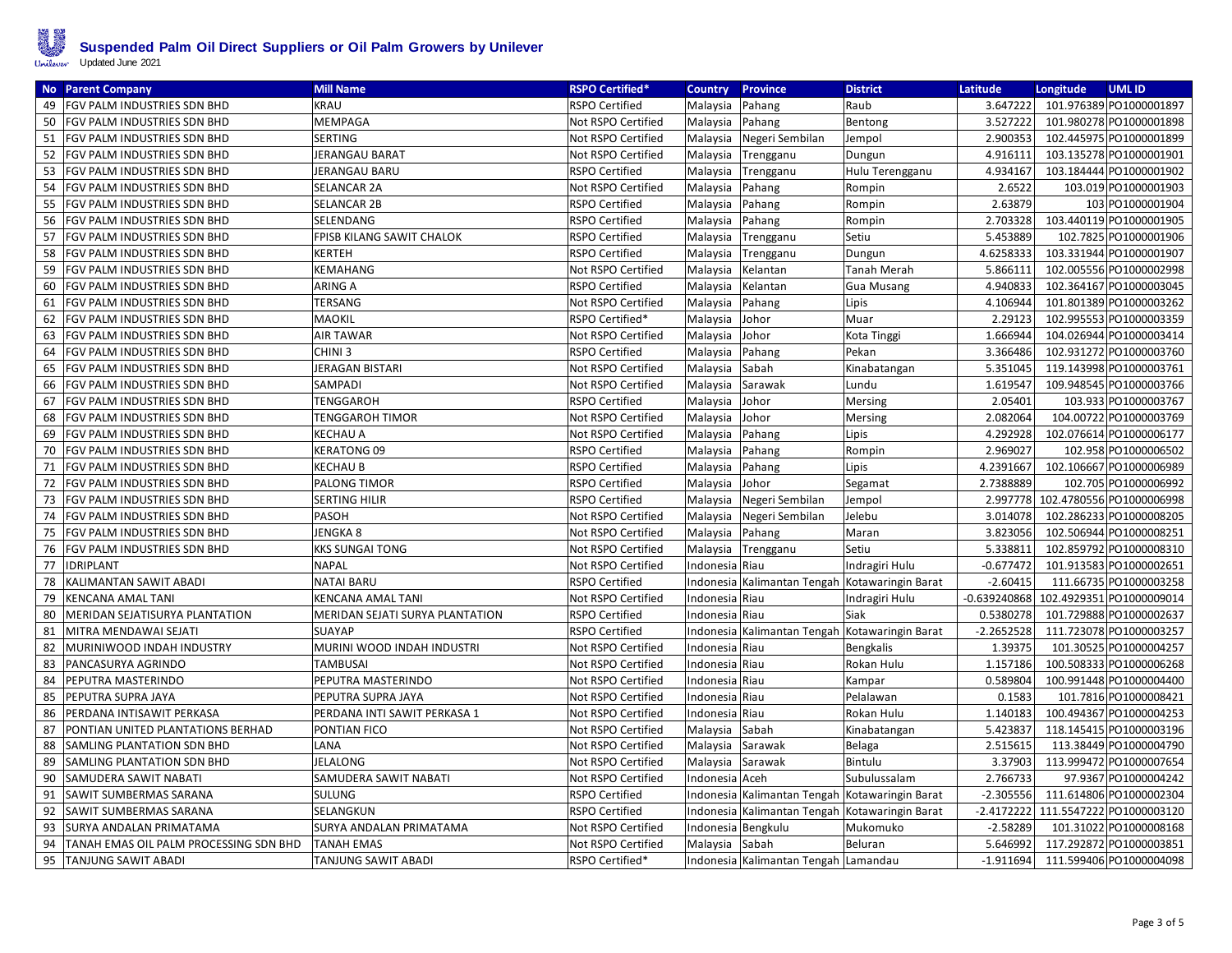

|     | <b>No</b> Parent Company           | <b>Mill Name</b>                        | <b>RSPO Certified*</b> | <b>Country</b>     | <b>Province</b>                                | <b>District</b>     | Latitude       | Longitude | <b>UMLID</b>                      |
|-----|------------------------------------|-----------------------------------------|------------------------|--------------------|------------------------------------------------|---------------------|----------------|-----------|-----------------------------------|
|     | 96   TH PLANTATIONS BERHAD         | <b>BUKIT LAWIANG</b>                    | Not RSPO Certified     | Malaysia Johor     |                                                | Keluang             | 1.965939       |           | 103.434303 PO1000003924           |
|     | 97   TH PLANTATIONS BERHAD         | <b>PASIR BESAR</b>                      | Not RSPO Certified     |                    | Malaysia Negeri Sembilan                       | Tampin              | 2.619444       |           | 102.511667 PO1000003925           |
|     | 98 THP KOTA BAHAGIA SDN BHD        | KOTA BAHAGIA                            | Not RSPO Certified     | Malaysia Pahang    |                                                | Rompin              | 2.986505       |           | 102.927032 PO1000003926           |
|     | 99 THP SABACO SDN BHD              | <b>SUNGAI TENEGANG</b>                  | Not RSPO Certified     | Malaysia Sabah     |                                                | Kinabatangan        | 5.218094       |           | 118.031364 PO1000003929           |
|     | 100 THP SARIBAS SDN BHD            | <b>GEDONG</b>                           | Not RSPO Certified     | Malaysia Sarawak   |                                                | Serian              | 1.155266       |           | 110.676239 PO1000003923           |
|     | 101 THP SARIBAS SDN BHD            | LADANG RAJA UDANG                       | Not RSPO Certified     | Malaysia Sarawak   |                                                | Betong              | 1.665339       |           | 111.20196 PO1000004836            |
|     | 102 TIRTAMADU SAWIT JAYA           | TIRTAMADU SAWIT JAYA                    | Not RSPO Certified     |                    | Indonesia Kalimantan Timur                     | Nunukan             | 4.114175       |           | 117.040539 PO1000005219           |
|     | 103 TUNAS BARU LAMPUNG             | PT TUNAS BARU LAMPUNG TBK               | Not RSPO Certified     |                    | Indonesia Sumatera Selatan                     | <b>Banyu Asin</b>   | $-2.9059216$   |           | 104.913874 PO1000000553           |
|     | 104 TUNAS BARU LAMPUNG             | PKS <sub>8</sub>                        | Not RSPO Certified     | Indonesia Riau     |                                                | Pelalawan           | 0.478069       |           | 101.600256 PO1000007523           |
|     | 105 TUNAS BARU LAMPUNG             | <b>MESUJI PKS 2</b>                     | Not RSPO Certified     | Indonesia Lampung  |                                                | Mesuji              | $-4.017361111$ |           | 105.2733333 PO1000008391          |
|     | 106 TUNAS BARU LAMPUNG             | PKS <sub>1</sub>                        | Not RSPO Certified     | Indonesia Lampung  |                                                | Lampung Tengah      | -4.86473       |           | 105.183579 PO1000008439           |
|     | 107 UNGGUL WIDYA TEKNOLOGI LESTARI | <b>BARAS</b>                            | Not RSPO Certified     |                    | Indonesia Sulawesi Barat                       | Mamuju Utara        | $-1.5414$      |           | 119.401633 PO1000004469           |
|     | 108 WANA JINGGA TIMUR              | BASERAH                                 | Not RSPO Certified     | Indonesia Riau     |                                                | Kuantan Singingi    | $-0.454767$    |           | 101.879938 PO1000008664           |
|     | 109 ARINDO TRISEJAHTERA            | ARINDO TRI SEJAHTERA                    | <b>RSPO Certified</b>  | Indonesia Riau     |                                                | Kampar              | 0.580556       |           | 100.926111 PO1000002631           |
|     | 110 CILIANDRA PERKASA              | CILIANDRA PERKASA                       | Not RSPO Certified     | Indonesia Riau     |                                                | Kampar              | 0.1621         |           | 101.0549 PO1000004160             |
|     | 111 SURYA INTISARI RAYA            | SURYA INTISARI RAYA                     | Not RSPO Certified     | Indonesia Riau     |                                                | Pekanbaru           | 0.629583       |           | 101.5685 PO1000004216             |
|     | 112 SUBUR ARUM MAKMUR              | <b>SUBUR ARUM MAKMURI</b>               | <b>RSPO Certified</b>  | Indonesia Riau     |                                                | Kampar              | 0.819333       |           | 100.8875 PO1000004231             |
|     | 113 SWADAYA MUKTI PRAKARSA         | SWADAYA MUKTI PRAKARSA                  | Not RSPO Certified     |                    | Indonesia   Kalimantan Barat                   | Kayong Utara        | $-1.082883$    |           | 110.38345 PO1000004436            |
|     |                                    | MERIDAN SEJATI SURYA PLANTATION BANGSAL |                        |                    |                                                |                     |                |           |                                   |
| 114 | MERIDAN SEJATISURYA PLANTATION     | <b>ACEH</b>                             | Not RSPO Certified     | Indonesia Riau     |                                                | Dumai               |                |           | 1.7235 101.3789444 PO1000006259   |
|     | 115  MITRA INTISEJATI PLANTATION   | <b>BENGKAYANG</b>                       | Not RSPO Certified     |                    | Indonesia Kalimantan Barat                     | Bengkayang          | 1.167522       |           | 109.586086 PO1000006344           |
|     | 116 LIMPAH SEJAHTERA               | LIMPAH SEJAHTERA                        | Not RSPO Certified     |                    | Indonesia Kalimantan Barat                     | Ketapang            | $-1.716225$    |           | 110.354369 PO1000007571           |
|     | 117 PERDANA INTISAWIT PERKASA      | PERDANA INTI SAWIT PERKASA 2            | Not RSPO Certified     | Indonesia Riau     |                                                | Rokan Hulu          | 1.167333       |           | 100.704778 PO1000007630           |
|     | 118  UMEKAH SARI PRATAMA           | UMEKA SARI PRATAMA                      | Not RSPO Certified     |                    | Indonesia Kalimantan Barat                     | Ketapang            | $-2.1238$      |           | 110.9809 PO1000010072             |
|     | 119 THP SABACO SDN BHD             | LADANG MAMAHAT                          | Not RSPO Certified     | Malaysia Sabah     |                                                | Beluran             | 6.466095       |           | 117.568819 PO1000003928           |
|     | 120 DARIA DHARMA PRATAMA           | <b>LUBUK BENTO</b>                      | Not RSPO Certified     | Indonesia Bengkulu |                                                | Mukomuko            | $-2.793707$    |           | 101.402522 PO1000004081           |
|     | 121 DARIA DHARMA PRATAMA           | <b>IPUH</b>                             | Not RSPO Certified     | Indonesia Bengkulu |                                                | Mukomuko            | $-2.980764$    |           | 101.506734 PO1000004085           |
|     | 122 KARANG JUANG HIJAU LESTARI     | KARANG JUANG HIJAU LESTARI              | Not RSPO Certified     |                    | Indonesia Kalimantan Timur                     | Nunukan             | 4.036          |           | 116.927 PO1000005208              |
|     | 123 BHUMI SIEMANGGARIS INDAH       | <b>BHUMI SIMANGGARIS INDAH</b>          | Not RSPO Certified     |                    | Indonesia Kalimantan Timur                     | Nunukan             | 4.238583       |           | 117.3628 PO1000008292             |
|     | 124 SAMLING PLANTATION SDN BHD     | <b>SAMLING</b>                          | Not RSPO Certified     | Malaysia Sarawak   |                                                | Belaga              | 3.032675       |           | 114.094464 PO1000004788           |
|     | 125  MUARA JAMBI SAWIT LESTARI     | MUARA JAMBI SAWIT LESTARI               | Not RSPO Certified     | Indonesia Jambi    |                                                | Tanjung Jabung T    | $-1.256074$    |           | 103.707046 PO1000008221           |
|     | 126 SUBUR ARUM MAKMUR              | SUBUR ARUM MAKMUR II                    | Not RSPO Certified     | Indonesia Riau     |                                                | Rokan Hulu          | 0.978389       |           | 100.7826 PO1000007052             |
|     | 127 FGV PALM INDUSTRIES SDN BHD    | <b>INDERA</b>                           | Not RSPO Certified     | Malaysia           | Sabah                                          | Kinabatangan        | 5.375141       |           | 119.097204 PO1000010032           |
|     | 128 BATULICIN AGRO SENTOSA         | <b>KARANG BINTANG</b>                   | Not RSPO Certified     |                    | Indonesia Kalimantan Selatan Tanah Bumbu       |                     | $-3.373856$    |           | 115.906528 PO1000008133           |
|     | 129  PRADIKSI GUNATAMA             | PRADIKSI GUNATAMA                       | Not RSPO Certified     |                    | Indonesia Kalimantan Timur                     | Paser               | $-2.180506$    |           | 116.209275 PO1000008620           |
|     | 130 ASAM JAWA                      | ASAM JAWA                               | Not RSPO Certified     |                    | Indonesia Sumatera Utara                       | Labuhanbatu Selatan | 1.90006        |           | 100.18661 PO1000004500            |
|     | 131 FGV PALM INDUSTRIES SDN BHD    | CINI <sub>2</sub>                       | Not RSPO Certified     | Malaysia Pahang    |                                                | Pekan               | 3.395214       |           | 102.9681 PO1000007489             |
|     | 132  MULIA SAWIT AGRO LESTARI      | MULIA SAWIT AGRO LESTARI                | Not RSPO Certified     |                    | Indonesia   Kalimantan Tengah   Gunung Mas     |                     | $-1.511494$    |           | 113.46575 PO1000004861            |
|     | 133 ELUAN MAHKOTA                  | <b>KOTA TENGAH</b>                      | Not RSPO Certified     | Indonesia Riau     |                                                | Rokan Hulu          | 0.974123       |           | 100.536572 PO1000008272           |
|     | 134 SURYA PANEN SUBUR              | <b>SURYA PANEN SUBUR</b>                | Not RSPO Certified     | Indonesia Aceh     |                                                | Nagan Raya          | 3.8077         |           | 96.4947 PO1000004299              |
|     | 135 TIRTA MADU                     | <b>TIRTA MADU</b>                       | Not RSPO Certified     |                    | Indonesia Kepulauan Riau                       | Bintan              | 1.036278       |           | 104.596081 PO1000005218           |
|     | 136 KETAPANG AGRO LESTARI          | <b>KETAPANG AGRO LESTARI</b>            | Not RSPO Certified     |                    | Indonesia Kalimantan Timur                     | Kutai Barat         | $-0.875633$    |           | 115.891653 PO1000008567           |
|     | 137 FGV PALM INDUSTRIES SDN BHD    | SENINNG                                 | Not RSPO Certified     | Malaysia           | Johor                                          | Kota Tinggi         | 1.465843       |           | 104.200543 PO1000010022           |
|     | 138 SAPTA KARYA DAMAI              | SAPTA KARYA DAMAI                       | Not RSPO Certified     |                    | Indonesia Kalimantan Tengah Kotawaringin Timur |                     | $-2.58287$     |           | 112.62698 PO1000004214            |
|     | 139 SAWIT MAS NUGRAHA PERDANA      | SAWITMAS NUGRAHA PERDANA                | Not RSPO Certified     |                    | Indonesia Kalimantan Tengah Seruyan            |                     |                |           | -2.65525 112.2464556 PO1000006370 |
|     | 140 JOHAN SENTOSA                  | <b>BANGKINANG</b>                       | Not RSPO Certified     | Indonesia Riau     |                                                | Kampar              | 0.428061       |           | 100.921631 PO1000008615           |
|     | 141  SAWIT MULTI UTAMA             | <b>NANGA KIU</b>                        | Not RSPO Certified     |                    | Indonesia Kalimantan Tengah Lamandau           |                     | $-1.837889$    |           | 111.532806 PO1000007664           |
|     | 142 BANGUN JAYA ALAM PERMAI        | BANGUN JAYA ALAM PERMAI PKS 1           | Not RSPO Certified     |                    | Indonesia Kalimantan Tengah Kotawaringin Barat |                     |                |           | -2.2995 111.9737056 PO1000006227  |
|     |                                    |                                         |                        |                    |                                                |                     |                |           |                                   |